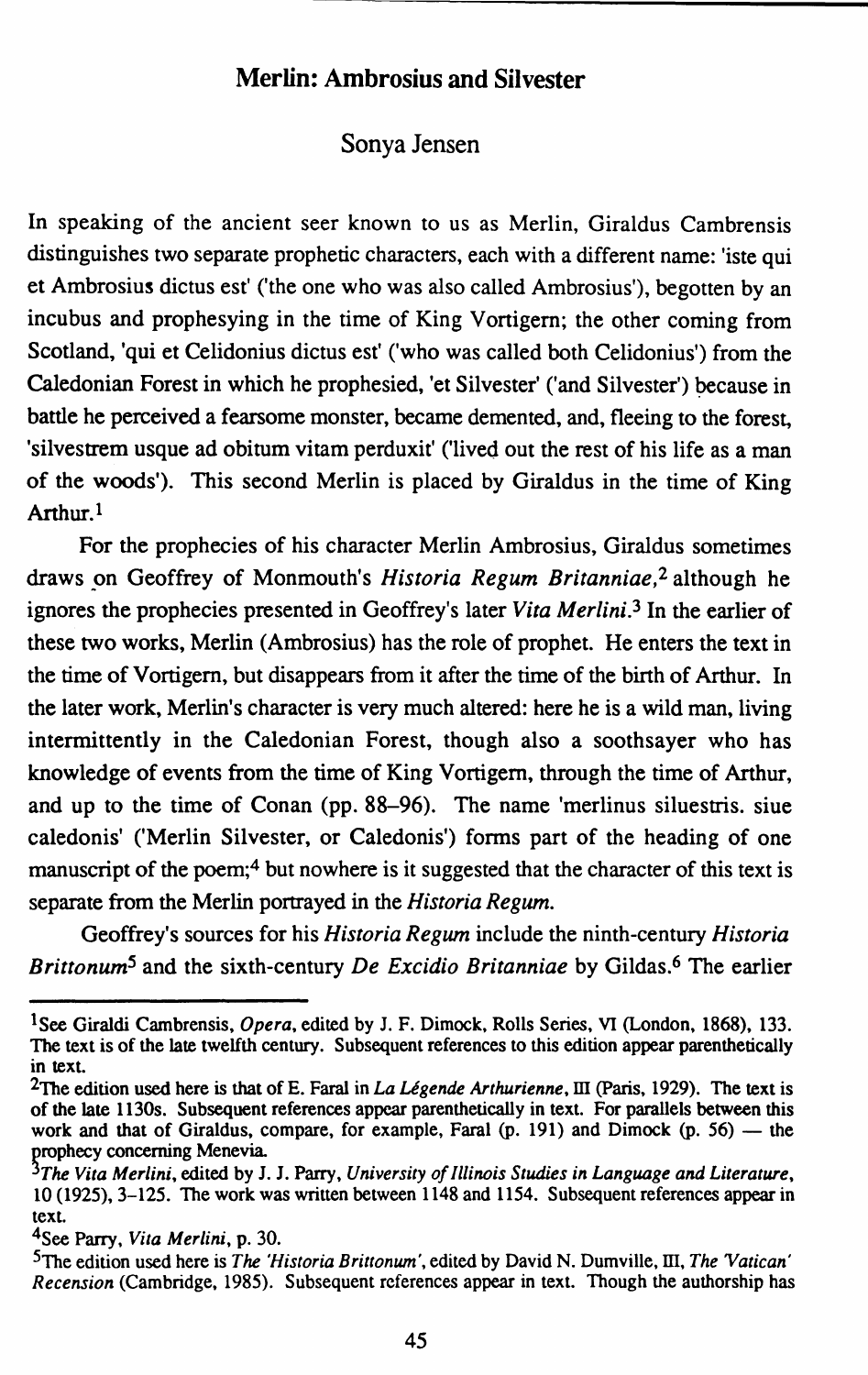writer, Gildas, is the first to mention any form of the name 'Ambrosius': in the *De Excidio* he writes of 'Ambrosius Aurelianus', who successfully leads the British resistance against the invading Saxons (probably in the fifth century). Ambrosius is of the Roman race; his parents, who had 'worn the purple', have been slain in the unrest (p. 98). He lives in the time of the *superbus tyrannus,* 'supreme tyrant' (p. 97), who is later identified by Bede as 'Vortigem'.7 Ambrosius is no prophet, but merely a military leader — the ultimate saviour of Britain.

Though it does not mention the name 'Aurelianus', the *Historia Brittonum* gives the name 'Ambrosius' three times. The first is when King Vortigem fears that Ambrosius will sieze the throne (p. 82); the second, when the advisers of Vortigem inform him that the stronghold he is building will never stand unless he finds a child without a father whose blood may be sprinkled on the foundations. The boy (whose mother has never known a man) is brought to Vortigem and, explaining that his sacrifice is unnecessary, discloses the reason why the timber and stones for the work keep disappearing. He then makes various other revelations and prophecies. Upon being asked his name, he replies 'Ambrosius uocor' ('I am called Ambrosius'), yet he goes on to say 'unus de consulibus Romanorum pater meus est' ('one of the consuls of the Roman people is my father'); Vortigem then gives him the western part of Britain to rule (pp. 90-95). The final occurrence of the name is when it is stated (pp. 101-02) that Pascent rules (after the death of his father, Vortigem) in two provinces, 'largiente Embresio' ('with the leave of Ambrosius'), who is 'rex magnus inter reges Brittanniae insule' ('the great king amongst the kings in the island of Britain').

There is no question that the so-called 'fatherless boy' by the name of Ambrosius is identical with the Ambrosius Aurelianus of the *De Excidio.* Each is identified at one time as the son of a Roman consul; each lives in the time of Vortigern; and each ends as a powerful military ruler/king of Britain. The symbolism of the *Historia Brittonum* is clear. The boy 'without a father', that is, the (orphaned) son of a Roman consul, is in line for the kingship and, constituting a threat to Vortigem, must be killed before his fortress, that is to say, his kingdom, will stand. With the introduction of supernatural elements into the story, historical events seen in retrospect become mysterious revelations about the future.

However, in elaborating on the factual to create the popular, the author of the *Historia Brittonum* has created two problems for future readers, one textual, the

commonly been attributed to Nennius, Dumville refutes this in his · "Nennius" and the *Historia*  Brittonum', Studia Celtica, 10/11 (1975/76), 78-95.

*<sup>6</sup>Gildas: The Ruin of Britain* and *Other Works,* edited and translated by M. Winterbottom (London, 1978). Subsequent references appear parenthetically in text.

*<sup>1</sup>Bede's Ecclesiastical History of the English People,* edited by B. Colgrave and R. A. B. Mynors (Oxford, 1969), p. 48 and note 2.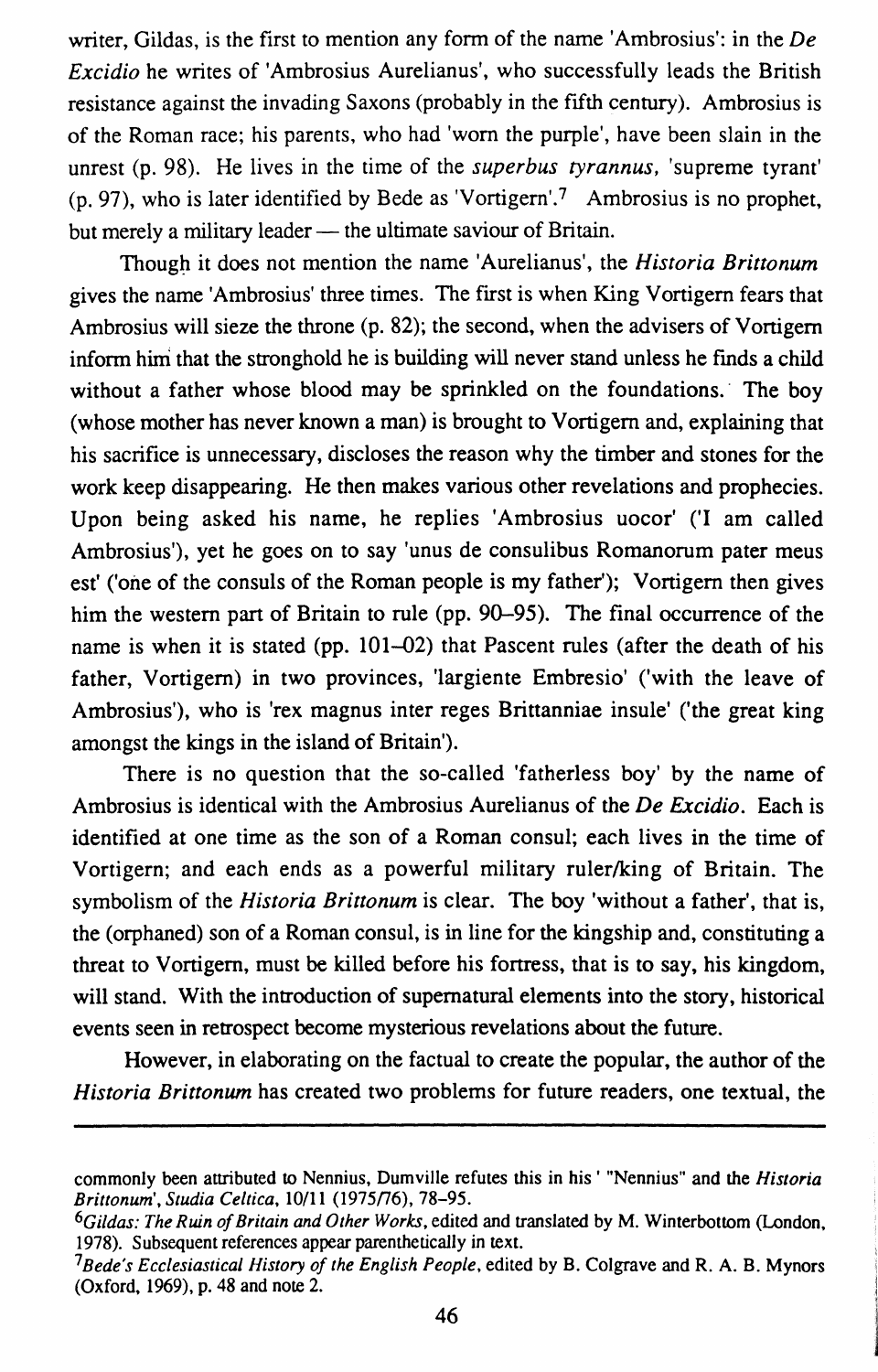other conceptual: the first is the obvious contradiction over the parentage of the boy; the second is the question of how the boy who begins in the *De Excidio* as the son of a Roman consul and ends as a military commander is, at one point, transformed into a soothsayer of fabulous origin. Both bear the name Ambrosius. This duplication of names is later deftly removed by Geoffrey of Monmouth in his *Historia Regum,* when he transfers *en bloc* the prophecies of Ambrosius as they appear in the *Historia Brittonum* to a new character, giving his name (p. 188) as: 'Merlinus, qui et Ambrosius dicebatur' ('Merlin, who was also called Ambrosius'). To the mortal'Ambrosius Aureli(an)us' he assigns the role of king.

Some ten years after the publication of Geoffrey's *Historia Regum,* Merlin appears in 'the *Vita* in a different guise *(e.g.,* pp. 32-36), as the wild man of the Caledonian Forest, bewailing the lot of mankind. Here he is more of a literary than a historical figure. The historical details of the *Vita* are, however, essentially a reiteration of the earlier material of the *Historia Regum,* with further echoes of Gildas' *De Excidio*,<sup>8</sup> and so, the cognomen 'Caledonius' is to be seen perhaps as a nickname, used by those writing of Merlin's exploits in the Caledonian Wood. Therefore, although the soothsayer in the *Vita* lives on into the age of Arthur, the existence of both Merlin Ambrosius and Merlin Caledonius can be dated back (as far as Geoffrey's texts are concerned) to the time of Ambrosius Aurelianus, and hence to the time of Vortigem. Assuming Giraldus Cambrensis knew of the *Vita,* his depiction of a second Merlin might be a deliberate attempt to avoid having his character span the time from the reign of Vortigern to that of Arthur, or beyond.

A Library Catalogue of mid-twelfth century Bee also distinguishes between two Merlins. In describing a manuscript containing a text of the *Historia Regum,* it mentions a twelve-book history of the kings of Greater Britain, up to the arrival of the English, in the seventh of which is contained the 'prophetie Merlini, non Siluestris, sed alterius, id est Merlini Ambrosii' ('the prophecies of Merlin - not Silvester, but the other one, *i.e.*, Merlin Ambrosius').<sup>9</sup> This might be taken to imply two personages — indeed, Giraldus Cambrensis has made a similar distinction. Yet the entry in the catalogue might be explained merely as a differentiation between the two separate texts  $-$  each dealing with the same person (Merlin) and written by the same person (Geoffrey of Monmouth), but having to be classified according to the particular sets of prophecies contained therein.

Evidence in support of the claim that Merlin Ambrosius and Merlin Silvester are identical comes from the *Promptorium Parvu/orum,* an English-Latin dictionary

<sup>8</sup> As shown by Neil Wright, 'Geoffrey of Monmouth and Gildas', in *Arthurian Literature II,* edited by Richard Barber (Cambridge, [1982]), pp. 30-33.

<sup>9</sup>Quoted from David N. Dumville, 'An Early Text of Geoffrey of Monmouth's *Historia Regum Britanniae* and the Circulation of some Latin Histories in Twelfth-century Normandy', in *Arthurian Literature IV,* edited by Richard Barber (Woodbridge, 1985), pp. 3-4.